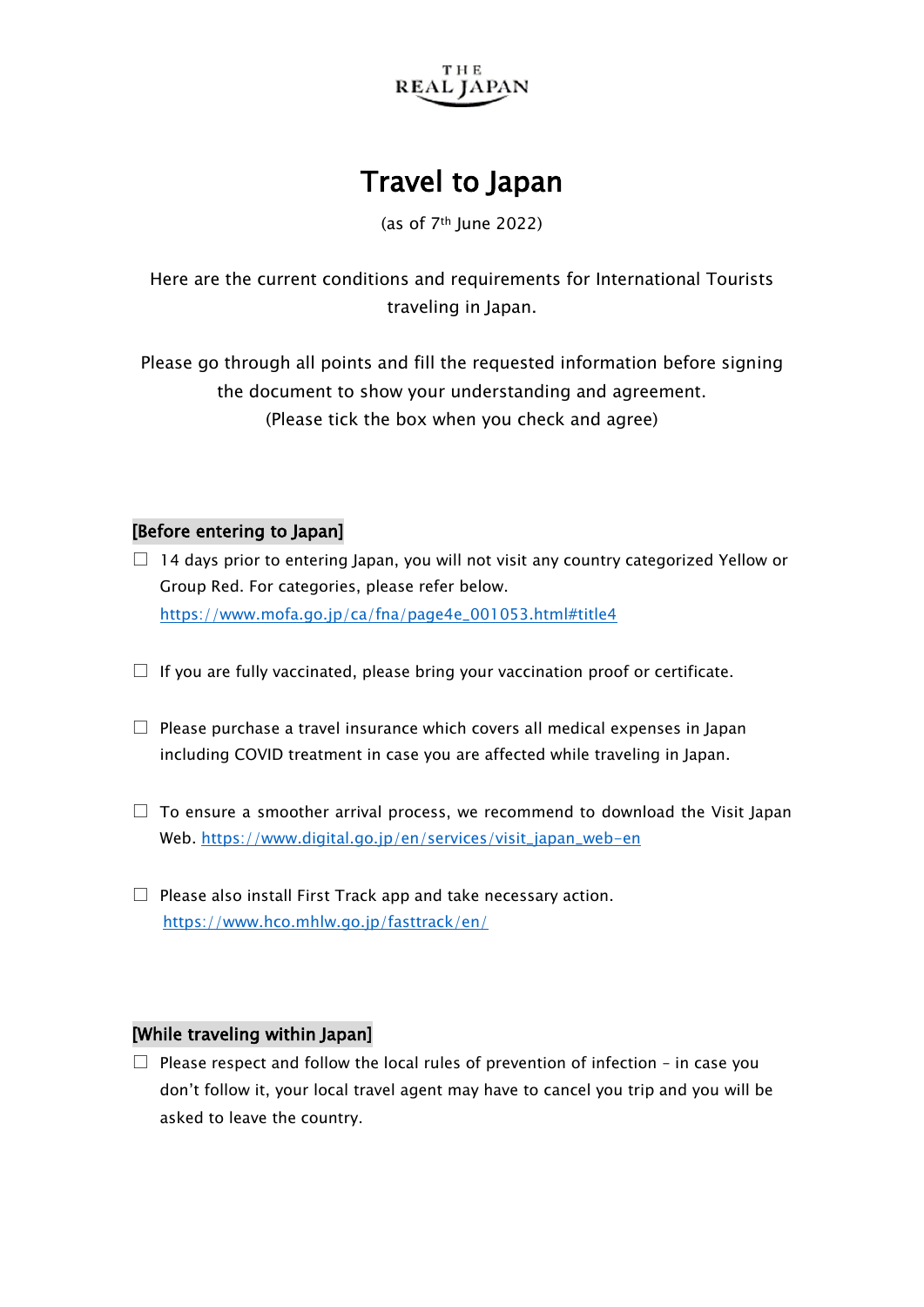# **REAL JAPAN**

- $\square$  For the duration of your stay, your quide is required to keep all records of your health condition (body temperature, etc.), places visited, as well as your seating location in restaurants, trains, etc.
- $\square$  You are not supposed to visit places outside of planned itinerary or without guide (as we are unable to keep the record).
- $\Box$  Wearing a mask is the standard approach in Japan regardless of the area / places. Please always wear it except your own accommodation room.
	- When using transportation including private chartered car, taxi, public transportation, train, subway, etc.
	- When using public transportation (including trains), please refrain from talking.
	- Please keep your voice down in public spaces.
	- It is recommended to wear mask within the restaurant as well you can remove it when you drink or eat.
- $\Box$  All public buildings as well as most private attractions, museums, shops and restaurants, have non-contact thermometers at the entrance and visitors are required to check their temperature upon entering the precincts.
- $\square$  These are also available in the afore-mentioned places and most people use them. A large number of restaurants request guests to sanitize their hands on arrival, to prevent surface contamination.

## [In case you are affected by COVID or become a close contact person…]

 $\Box$  If you are affected by COVID or become a close contact person, please follow the instruction from your guide which comes from Medical Institution or Health Center.